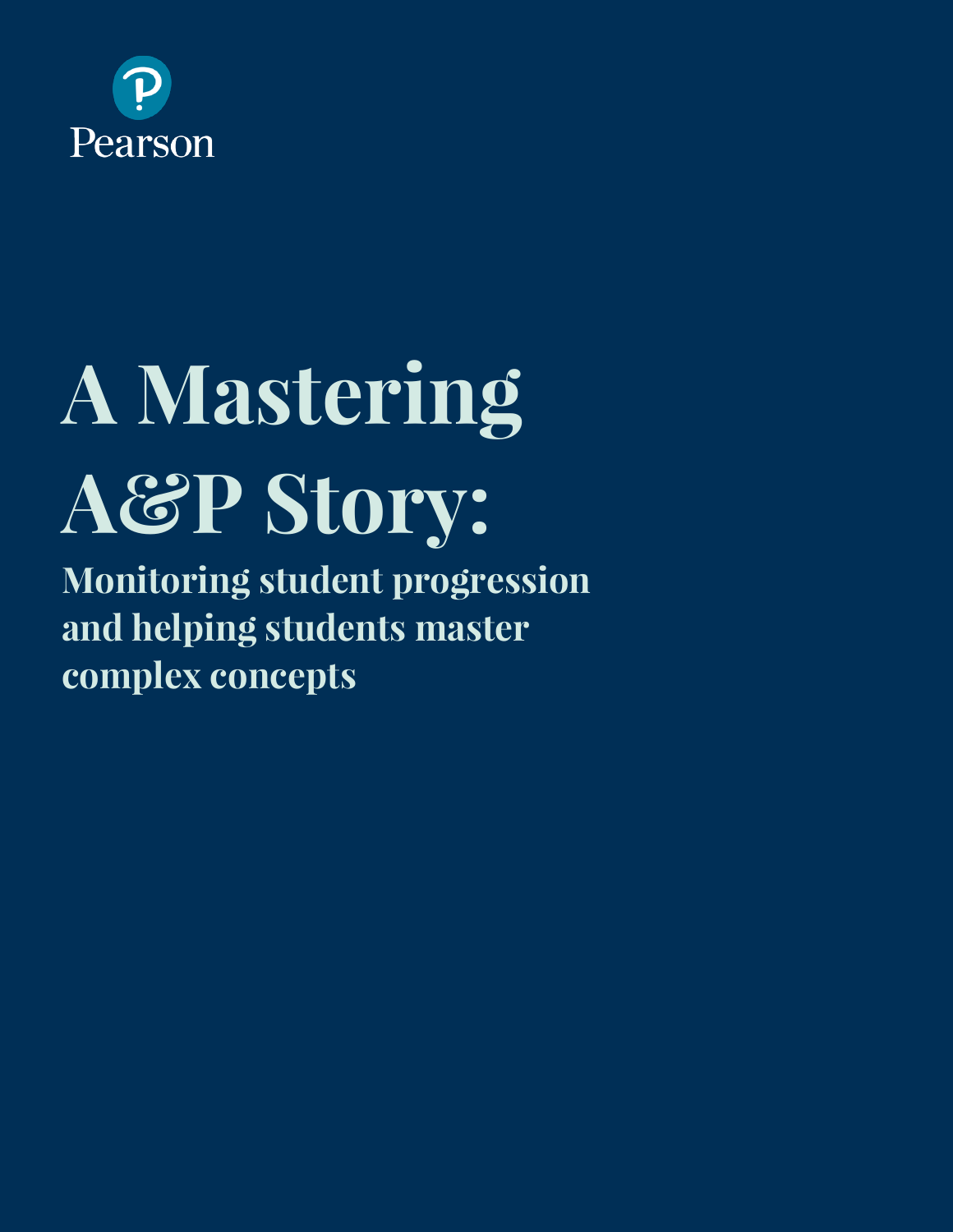

#### **Key Findings**

**Two educators at Monash University believe that Mastering A&P:**

- **Enables educators to monitor student learning.**
- **Provides students with ample opportunity to learn complex concepts and practice them with instant feedback.**
- **Promotes positive student engagement.**

## **Summary**

Monash University has been using Mastering Anatomy & Physiology (A&P) for over eight years and it is fully integrated into the teaching and learning of a Foundational Anatomy & Physiology course. In this Educator Story, we have interviewed two educators who have been teaching this course together for the last 12 years and using Mastering A&P for 8 years. They shared with us how Mastering A&P helps them to monitor students' learning progression with weekly quiz results and tutorial performance, enabling them to adjust their teaching if necessary.

Mastering A&P enables students to learn complex concepts from multimedia tools that best suit them, offering various activities to put their learning into practice. Both educators strongly agree that Mastering A&P supports student engagement, with over 80% of students accessing the study area, and it is an integral part of teaching and learning of this course.

## **Description of Course**

There are approximately 150 students enrolled in this Foundational Anatomy & Physiology course each year. Most of them are first-year students enrolled in a bachelor degree in Occupational Therapy. The prescribed text used in this course is *Human Anatomy and Physiology by* Elaine N. Marieb and Katja Hoehn. This course runs for 2 semesters and it is a blended course with one-third of it conducted online. The teaching format consists of a weekly lecture, followed by a Moodle lesson most weeks, as well as a weekly tutorial and bi-weekly practical classes. Prior to attending the weekly tutorial, students are required to complete an online quiz within Mastering A&P. There are 10 quizzes assigned during this course and each is worth 1%. In total, these Mastering quizzes account for 10% of the final grade.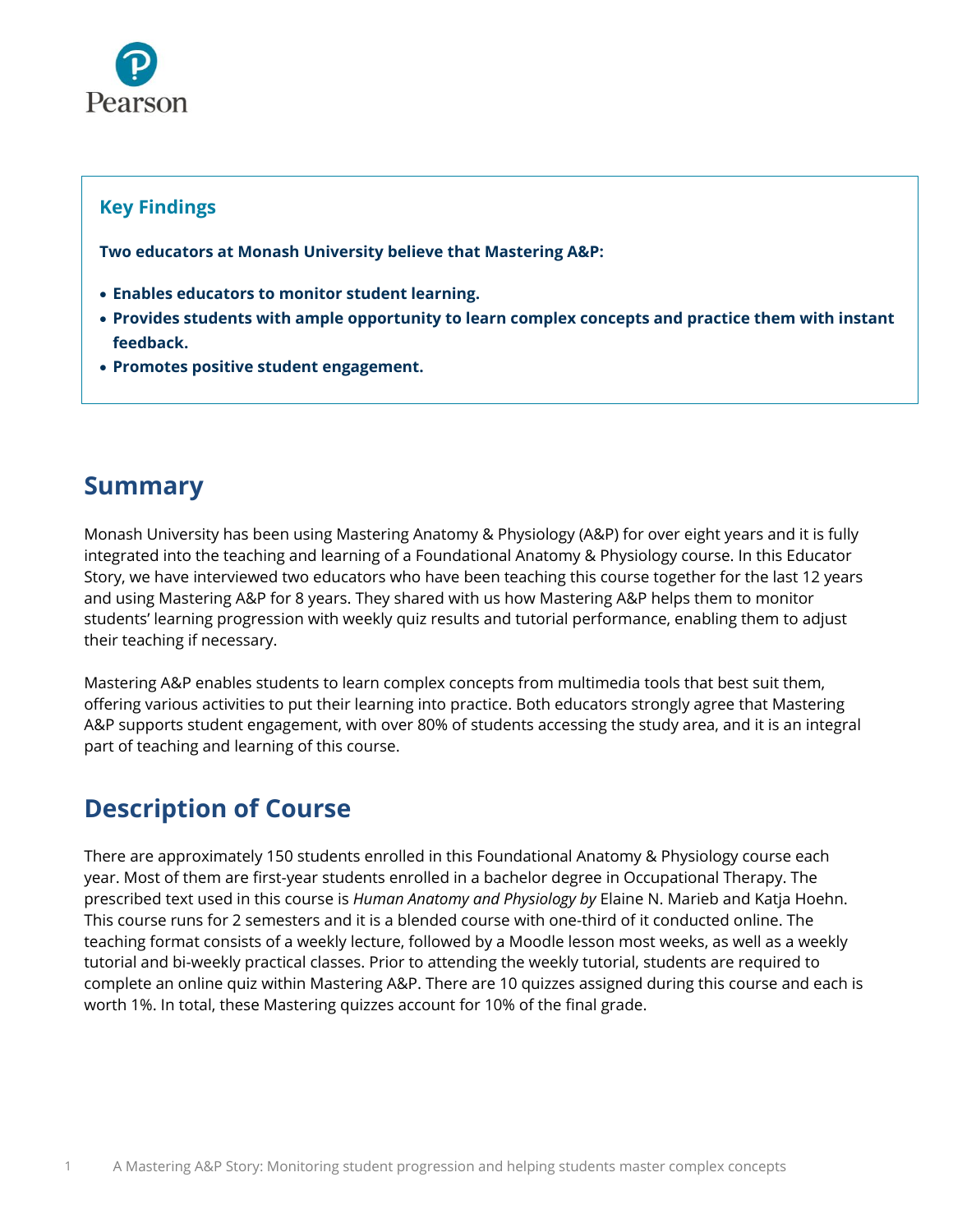

# **Product Implementation**

In 2010, there was a push at Monash for blended learning and to provide alternative styles of study resources for students. Occupational Therapy students were among the first ones who started to use Mastering A&P at the Peninsula Campus. The educators started with weekly pre-tutorial quizzes utilising Mastering A&P. By doing so, students would need to have studied beforehand, in order to complete the quizzes prior to attending their tutorial. By looking at the quiz results, the educators were able to assess if the students had been studying and if there were areas that they were not comprehending well.

Today, students interact with Mastering A&P both in class and outside of class. In class, students access videos and Practice Anatomy Labs, while outside of class, students complete online quizzes and homework assignments.

Students are required to submit 10 pre-tutorial quizzes in total, which are multiple choice questions with a single attempt and without hints. Monash University's general exam policy is generally one minute per mark, and a multiple-choice question is worth one mark. Students were originally given 10 mins to complete a 10 question quiz, however, the product is now integrated with Moodle, so the additional load time has led the educators to allow students 15 minutes to complete a quiz.

The educators believe that the students enjoy doing the quizzes, and there is a high completion rate.

#### *"The students seem to do them (the quizzes), and they seem to enjoy doing them because it does keep them up to date"*

### *"We did often survey the students and ask them what resources have they used, a lot of them come back saying "I love the quizzes!"*

Apart from the quizzes, students are also given 10 homework assignments which can include art labelling or drag & drop questions, Interactive Physiology activities, and A&P Flix videos. Almost 100% of the students complete the homework assignments. Homework assignments carry no marks towards their final grade and they are merely for revision purpose. According to the educators:

### *"It is about 85% of students accessing various things in the study area as revision. So the students definitely use it. And it helped to be more specific about what's relevant for them, rather than just saying explore this and work it out."*

#### *"Students often come back to ask for more questions."*

The educators have fully integrated Mastering A&P into their teaching. For instance, they often use the Interactive Physiology or the A&P Flix videos in the tutorials and the Practice Anatomy Lab in the practical classes. On the worksheet for each tutorial, all the resources that are relevant and helpful in the Mastering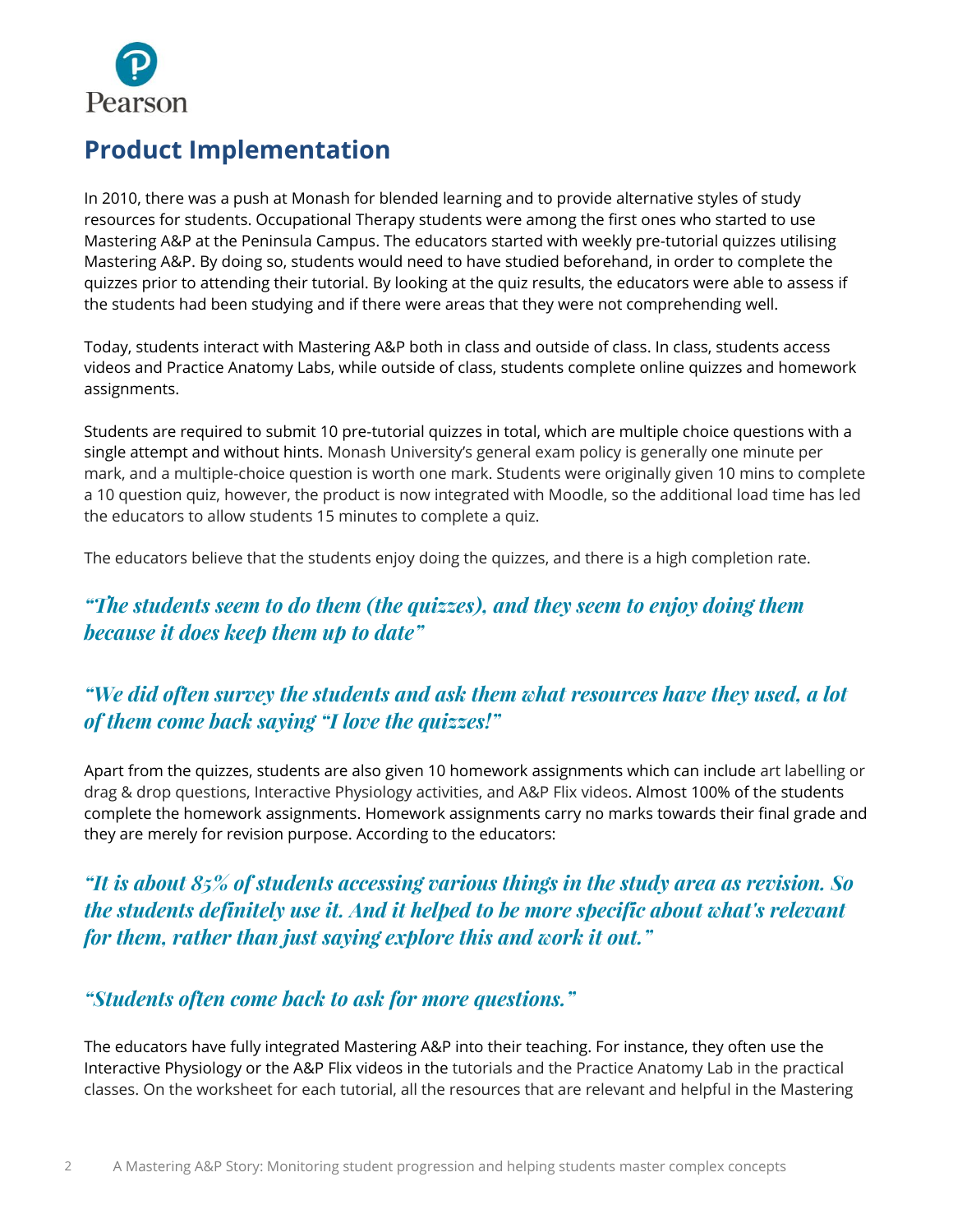

A&P study area are listed to guide students' study of the topic that week. The educators keep incorporating newly developed resources. They started off with quizzes, then PAL 3.0, study area, revision activities and recently they have integrated Learning Catalytics into revision classes as well.

## *"We've got [Mastering] embedded in everything we do, all the figures, the textbook references and the Interactive Physiology where it's relevant. So definitely we have no plans to not use it."*

In terms of monitoring student performance, the educators are able to put all tutorial groups into the Gradebook and they can look at individual classes to see how the students are performing. They also look at the quiz results regularly. Students usually do quite well in the quiz, with most of them scoring between 7-10 correct answers. If the students perform worse than usual, the educators would address that in their tutorials; if the results are very good, they would mention that too. If many students haven't done the quiz by the due date or some of them missed a couple in a row, the educators email the students and remind them to keep them engaged.

## **Instructor Experience and Perception**

Both educators in our interview reported that Mastering A&P fits in well with their teaching, and it's been an integral part of the content development. They find the A&P Flix videos really useful for tutorials and lectures. The educators also highly recommend Interactive Physiology as a resource for complex topics such as the heart and blood pressure, as educators are pressed for time to go through every detail in lectures.

They also said Mastering A&P makes the teaching and learning more specific; it enables students to apply a lot of their knowledge and put it into practice, which helps them to see the significance of it and to understand it fully. The videos help students to visualise complex concepts such as muscle contraction - it's not easy to lead students to think about how an action actually stimulates the muscle and gets to the contraction; it's much easier to learn through a video. For example, one educator said:

### *"They don't get the concept without watching a video, they can't get that from just reading a text."*

By looking at the weekly quiz results, the educators can quickly assess if the students are struggling with certain topics and can provide extra support promptly. For the students, after the quiz due date, they are able to view the wrong answer feedback and the hints, which is helpful for revision.

Both lecturers strongly agree that Mastering A&P is easy to access, adds value to the course, and supports student engagement and learning. They would recommend this product to other educators to teach similar courses.

*"Well, besides that it works. We get good results with the OTs. (Occupational Therapy BSc. Degree)"*